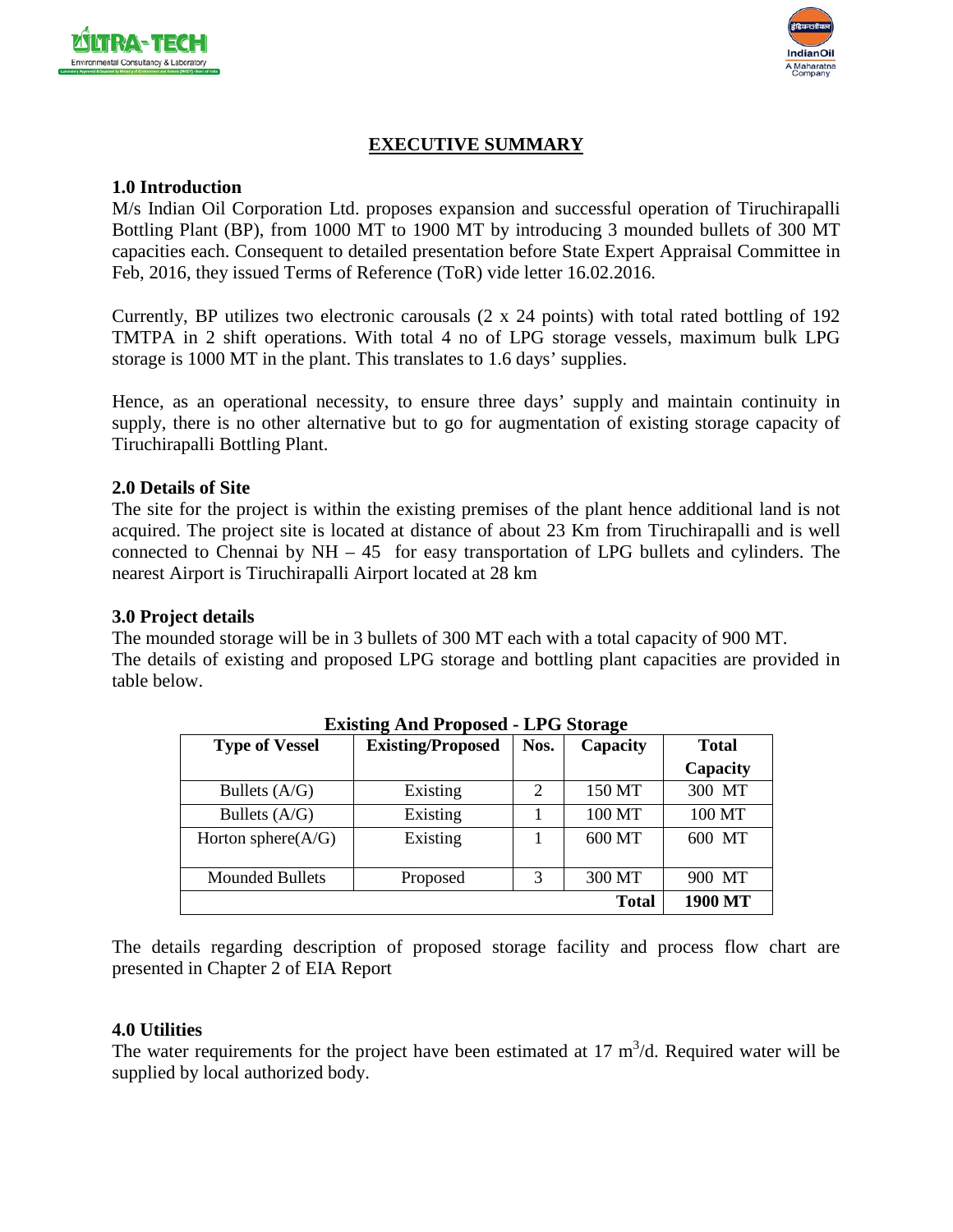



Power requirement is estimated at 400 kVA. TN Power Grid will supply the necessary power.

The total manpower requirement for the proposed project works out to 70 persons. It is expected that a number of ancillary industries are likely to be developed near the proposed site which will be mutually beneficial.

#### **5.0 Baseline Studies**

The baseline studies as per CPCB guidelines and protocol (Meteorology, Air Water and Soil Quality, Noise levels, Ecology, etc) were conducted during **January 2016 to March 2016**. Data were supplemented with interaction with government officials, NGOs, as well as gram panchayats.

| Sr.            | <b>Environmental</b>       | <b>Sampling Parameters</b>                                                | <b>Sampling</b> | <b>Sampling</b>      |
|----------------|----------------------------|---------------------------------------------------------------------------|-----------------|----------------------|
|                |                            |                                                                           |                 |                      |
| No.            | Component                  |                                                                           | <b>Period</b>   | Frequency            |
| $\mathbf{1}$   | Meteorology                | Temperature, Wind Speed,                                                  | 3 months        | Hourly               |
|                |                            | <b>Wind Direction</b>                                                     |                 |                      |
|                |                            | Rainfall                                                                  | 3 months        | Daily                |
|                |                            | Relative Humidity, Cloud                                                  | 3 months        | Hourly               |
|                |                            | Cover                                                                     |                 |                      |
| $\overline{2}$ | <b>Ambient Air Quality</b> | As per NAAQS 2009-PM <sub>10</sub> ,                                      | Two days        | 24 hourly            |
|                |                            | $PM_{2.5}$ , SO <sub>2</sub> , NO <sub>X</sub> , CO, O <sub>3</sub> , As, | per week for    |                      |
|                |                            | Ni, Pb, $C_6H_6$ , BaP, NH <sub>3</sub>                                   | 13 weeks        |                      |
| 3              | <b>Water Quality</b>       | As per IS:10500-2012                                                      | Grab            | Once in study period |
|                |                            |                                                                           | sampling        |                      |
|                |                            | Heavy metals (As, Hg, Pb,                                                 | Grab            | Once during study    |
|                |                            | Cd, Cr <sup>-6</sup> , Total Cr, Cu, Zn, Se,                              | sampling        | period               |
|                |                            | Fe)                                                                       |                 |                      |
| $\overline{4}$ | Noise                      | $L_{eq}$ , $L_{day}$ , $L_{night}$ , $L_{D/N}$                            | Hourly          | Once during study    |
|                |                            |                                                                           | readings for    | period               |
|                |                            |                                                                           | 24 hours        |                      |
| 5              | Soil                       | Soil profile, Chemical                                                    | Composite       | Once during study    |
|                |                            | constituents, Suitability for                                             | sample up to    | period               |
|                |                            | agricultural growth                                                       | 90-cm depth     |                      |
| 6              | <b>Terrestrial Ecology</b> | Flora and fauna                                                           | Field           | Once during study    |
|                |                            |                                                                           | observations    | period               |
| $\overline{7}$ | Demography and Socio-      | Demographic profile                                                       |                 |                      |
|                | economic aspects           |                                                                           |                 |                      |

# **Environmental Monitoring Schedule**

**Air Quality:** It could be noted from the results that the air quality in the study area is within NAAQS Nov 2009 limits.

**Surface water:** In general, the samples are free from metallic and industrial pollutants, such as fluoride, copper, iron, zinc, boron, arsenic and lead. These elements were found to be below detectable levels. All the parameters were found to be within the prescribed limits.

**Ground Water:** All the parameters, including the metals like copper, iron, zinc, lead etc. were within the limits prescribed by IS 10500:2012.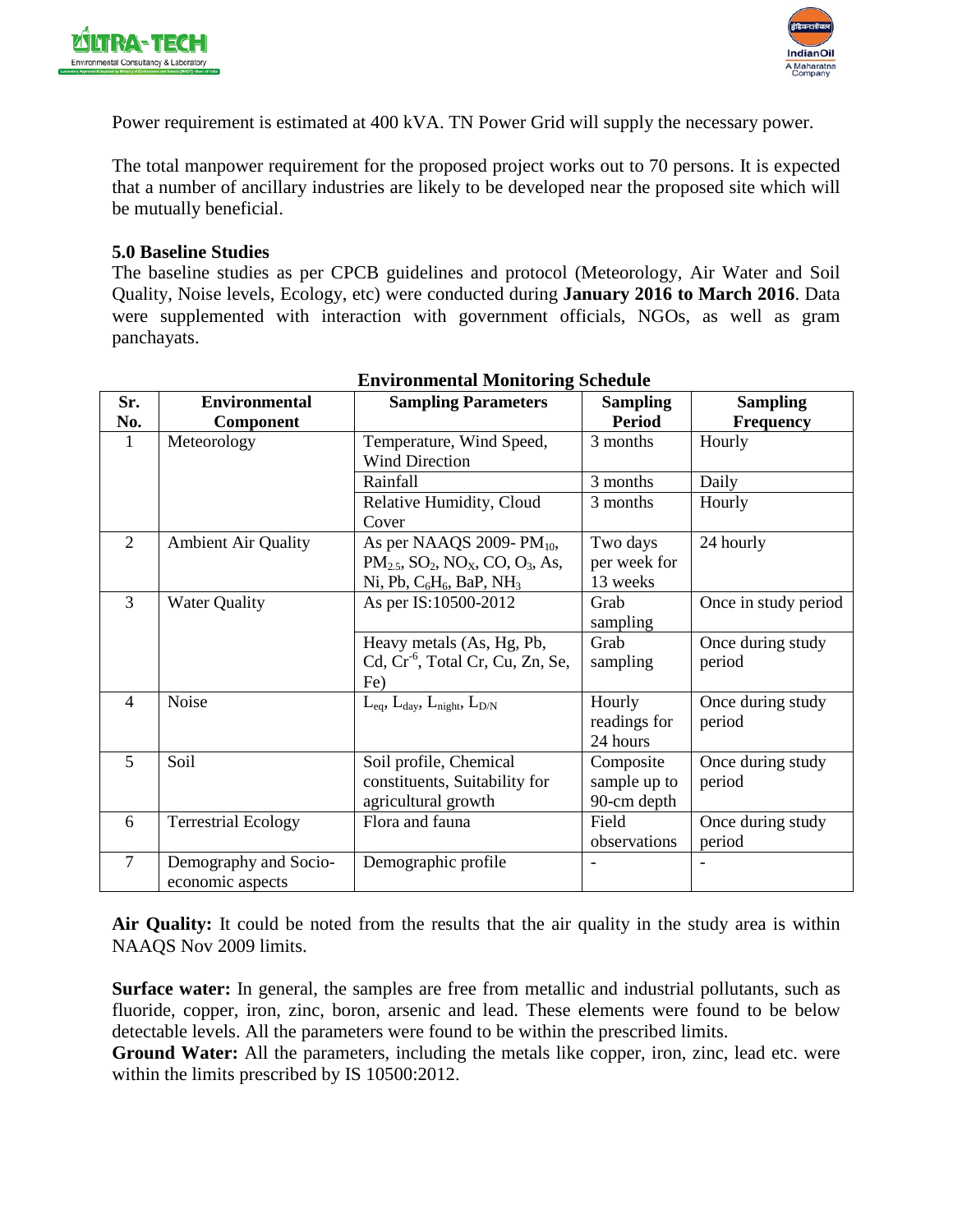



**Ecology:** There will not be any direct or indirect impact on the ecology of the study area as there isn't any process or emission involved.

**Socio-Economics:** Since the set up of proposed project is planned within existing facility, critical issues like land acquisition, compensation, rehabilitation and resettlement do not feature in the study.

#### **6.0 Pollution Control Construction Phase**

**Air:** Suspended particulate matter will be the main pollutant, which would be generated due to site developmental activities and vehicular movement on the road, and would be controlled by water sprinkling. Pollutants like  $NOx$ ,  $SO<sub>2</sub>$  and  $CO$  may also slightly increase due to increased vehicular traffic movement. However, the impact will be insignificant. As most of the construction equipments will be mobile, the emissions are likely to be fugitive.

It shall be ensured that gasoline and diesel powered construction vehicles are properly maintained to minimize smoke in the exhaust emissions. Additional recommendations include the following:

- Sprinkling of water shall be done at frequent intervals by preferably using truck-mounted sprinklers. Sprinkling of water will be done along the roads and work zone areas to reduce the fugitive dust;
- Construction equipment shall be maintained and serviced regularly so that the gaseous emissions from these equipments are maintained within the design specifications;
- Since electrical power is available near the plant, attempts shall be made to utilize the electrically powered machinery to the extent possible to minimize the emissions of  $SO_2$ and NOx during construction.

**Water:** Temporary and localized impacts on hydrology are expected due to construction activities. These could arise from temporary obstruction to natural flow of rainwater due to foundation excavation, stacked material, etc. These are insignificant impacts which can be easily overcome by appropriate construction methodology and practices.

The water requirement during the construction period is estimated to be about 10  $m^3/d$ . No impact is expected on other users.

The wastewater generation during the construction period will be from the sanitary units provided for the workers. This waste will be treated in septic tanks and discharged into soak pits.

**Soil**: The earthen work will be avoided during monsoon. Stone pitching on the slopes and construction of concrete drains for storm water will be undertaken to minimize soil erosion in the area. Settling pond is planned for storage and recycling of surface water for use in the plant area. The green belt development in and around the plant will be taken up during the monsoon season. Soil binding and fast growing vegetation will be grown within the plant premises to arrest soil erosion.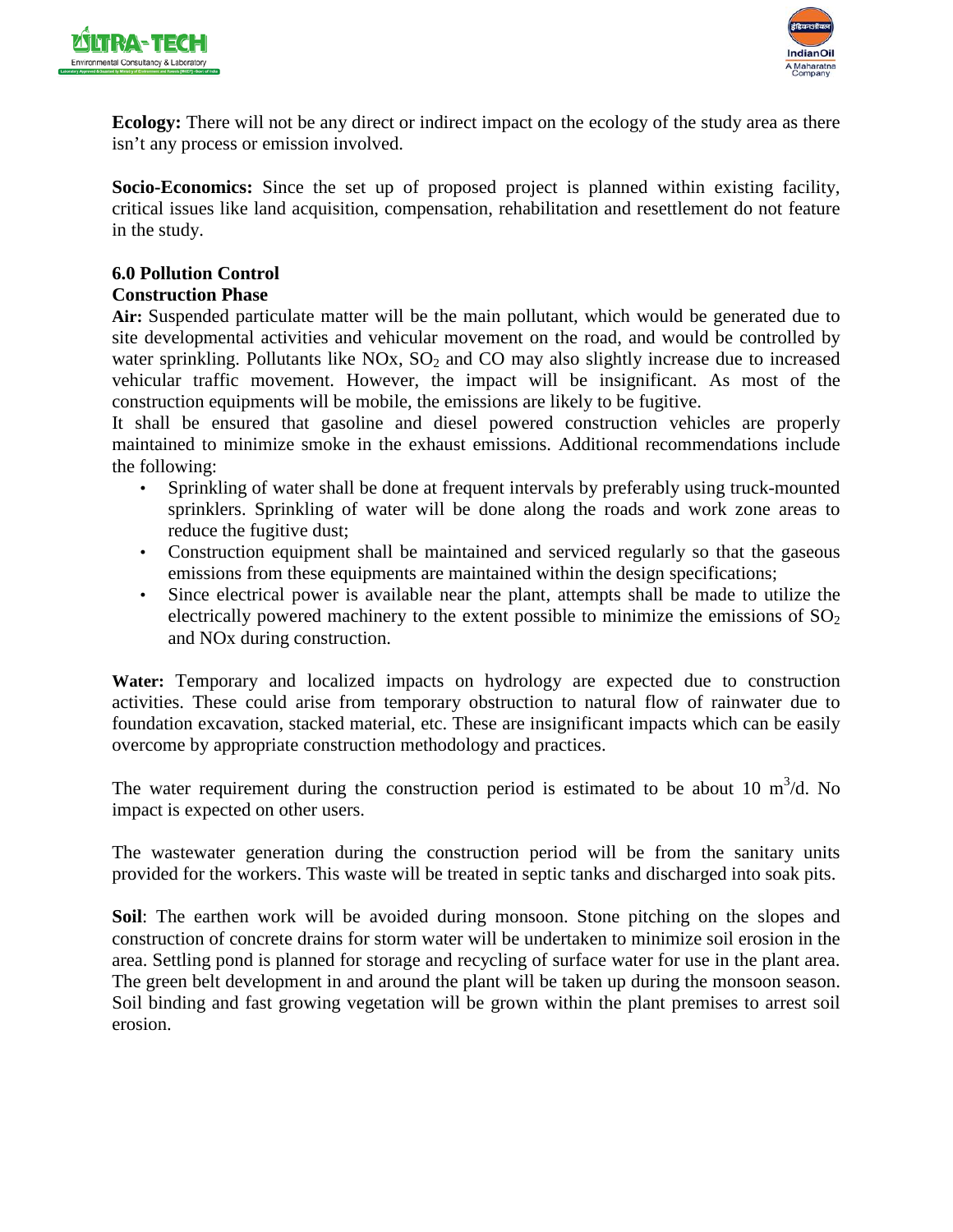



**Noise:** The noise due to construction equipment will be a temporary phenomenon. However, noise levels due to construction equipment may result in significant impacts during short construction period.

Noise levels are predicted at different distances and at project boundary using random distribution of the equipment in the project area. Based on the similar construction activity experience, it is assumed that only one-third of the equipment will be operational at a time.

The noise impact due to transportation will occur during the construction phase when maximum 20-30 trucks (each way) per day will be plying on State Highway for the transportation of construction materials. This will not be a continuous operation but it may last up to 2-3 years, during which added noise impact on background noise level will be 2-3 dBA.

### **Operational Phase**

**Air**: From the baseline monitoring in the study area, it shows that there will not be change in the present air quality as no process and emissions involved in the proposed project.

**Water:** Wastewater will be generated from domestic use. Septic tanks will be provided to treat the domestic wastewater. The treated water will be used for landscaping.

**Noise**: The entire operation will be carried out in confined area. The workers and staff, working in high noise areas, will be provided with necessary protective devices e.g. ear plug ear-muffs etc.

**Solid Waste:** No process / manufacturing involved. Hence no solid waste generated because of the operation. The solid domestic waste shall be segregated and stored within the premises temporarily and then sent to Salem Municipal Corporation waste management facility. The solid wastes such as paints, lubricants, oil or any other non-biodegradable wastes that have leachable constituents will be disposed to authorized recyclers.

### **7.0 Risk Assessment Study**

The main operation of LPG Bottling Plant in Trichy is to receive bulk LPG, store into mounded bullets fill in cylinders and dispatch the same to distributors in Trichy and adjoining districts. The plant handles Liquefied Petroleum Gas and the composition (by mole fraction) is as follows: Propane: 0.55 and Butane: 0.45

The probabilities associated with the sequence of occurrences which must take place for the incident scenarios to produce hazardous effects and the modelling of their effects.

Considering the present case the outcomes expected are

- Jet fires
- Vapor Cloud Explosion (VCE) and Flash Fire (FF).

In Consequence Analysis studies, in principle three types of exposure to hazardous effects are distinguished:

- 1. Heat radiation due to fires. In this study, the concern is that of Jet fires and flash fires.
- 2. Explosions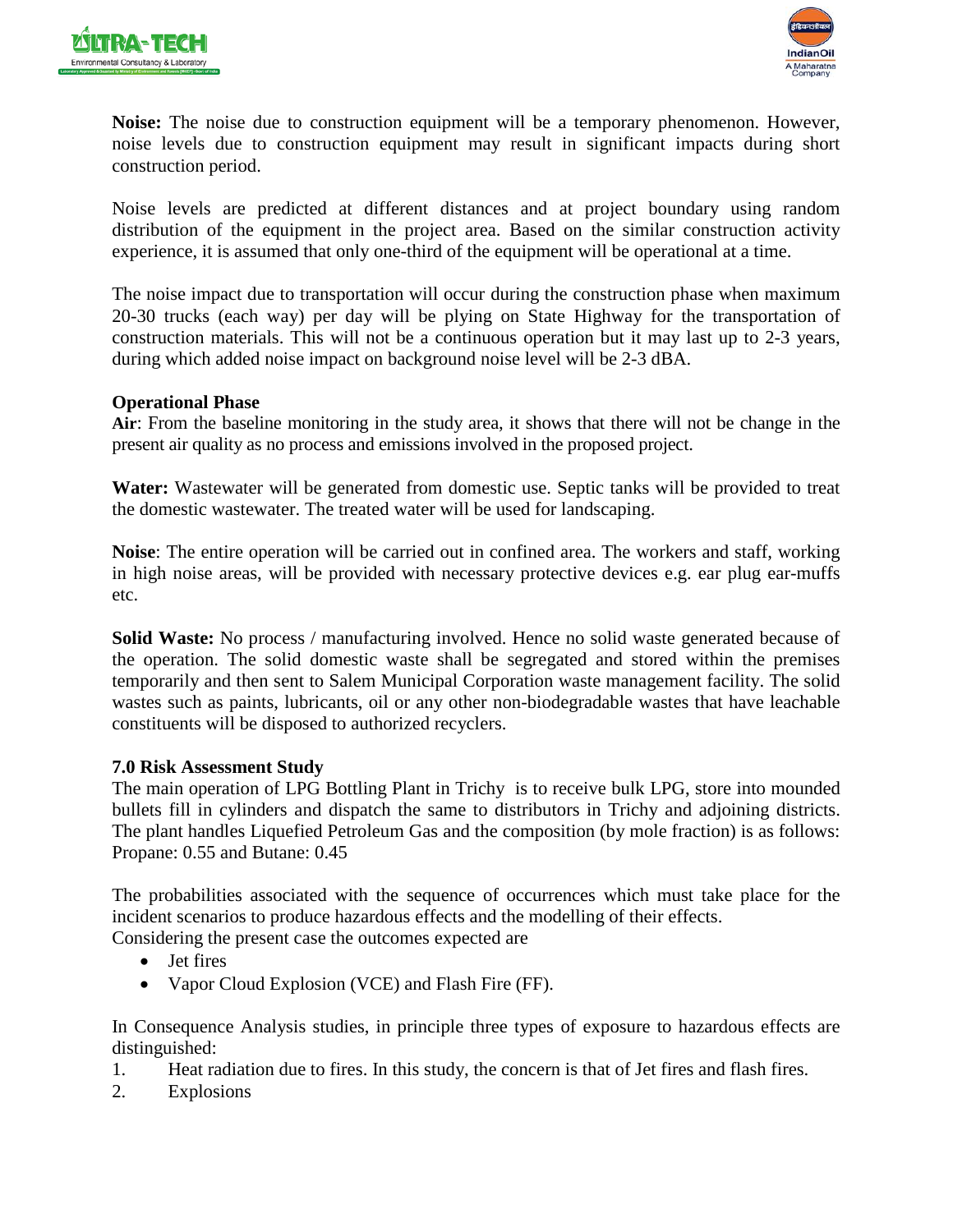



3. Toxic effects, from toxic materials or toxic combustion products.

The knowledge about these relations depends strongly on the nature of the exposure. All above accident scenarios form the basis for conventional risk assessment. The results of consequence analysis for the above accident scenarios are detailed in Chapter 7 of the report.

## **8.0 Environmental Monitoring Plan**

EMP is prepared separately for construction and operation phases, and it also includes green belt development and environmental monitoring program. EMP specifies various technological measures for pollution prevention, waste minimization, end-of-pipe treatment, attenuation**,** etc. proposed to be undertaken to mitigate the environmental impacts on each sector of environment.

**Schedules:** There will be three facets to design and follow the schedules viz.: (A) for compliance of responsibilities, (B) for day-to-day operation and management of ETP and ECE, and (C) for routine environmental monitoring, to assess the impact and take timely warning.

### *Daily Compliance*

- To record meter readings initial and final, for checking the water consumption.
- Maintain the electricity consumption record for pollution control.
- Monitor ambient air quality periodically as per the Consent Order.

### *Monthly Compliance*

- Monitor the emission sources through the competent authority and submit the analysis reports to the board.
- Monitor ambient/work zone noise levels and ensure conformance to standards.

### *Quarterly Compliance*

- Monitor the ambient air quality in upwind and downwind locations.
- Review the Water Reuse performance.

### *Yearly Compliance*

- Prepare "Environmental Audit Statement" of various environmental aspects, review the environmental policies with the help of experts and make the upgradation /changes accordingly.
- Submit the "Environmental Statement" to the State Pollution Control Board in Form V under Rule 14 of the Environment (Protection) Second Amendment Rules 1992 of the Environment (Protection) Act, 1986.
- Renew the Consent to Operate under the Water and Air Acts.
- File the Cess returns to the State PCB under the Water (Prevention and Control of Pollution) Cess Act, 1977.
- Renew the Hazardous Waste Authorization under sub-rule 3 of the Hazardous Waste (Management and Handling) Rules, 2003

**Cost Provision for Environmental Measures:** It is proposed to invest about Rs. 1.5 Crores annually on pollution control, treatment and monitoring systems.

### **9. 0 Project Benefits**